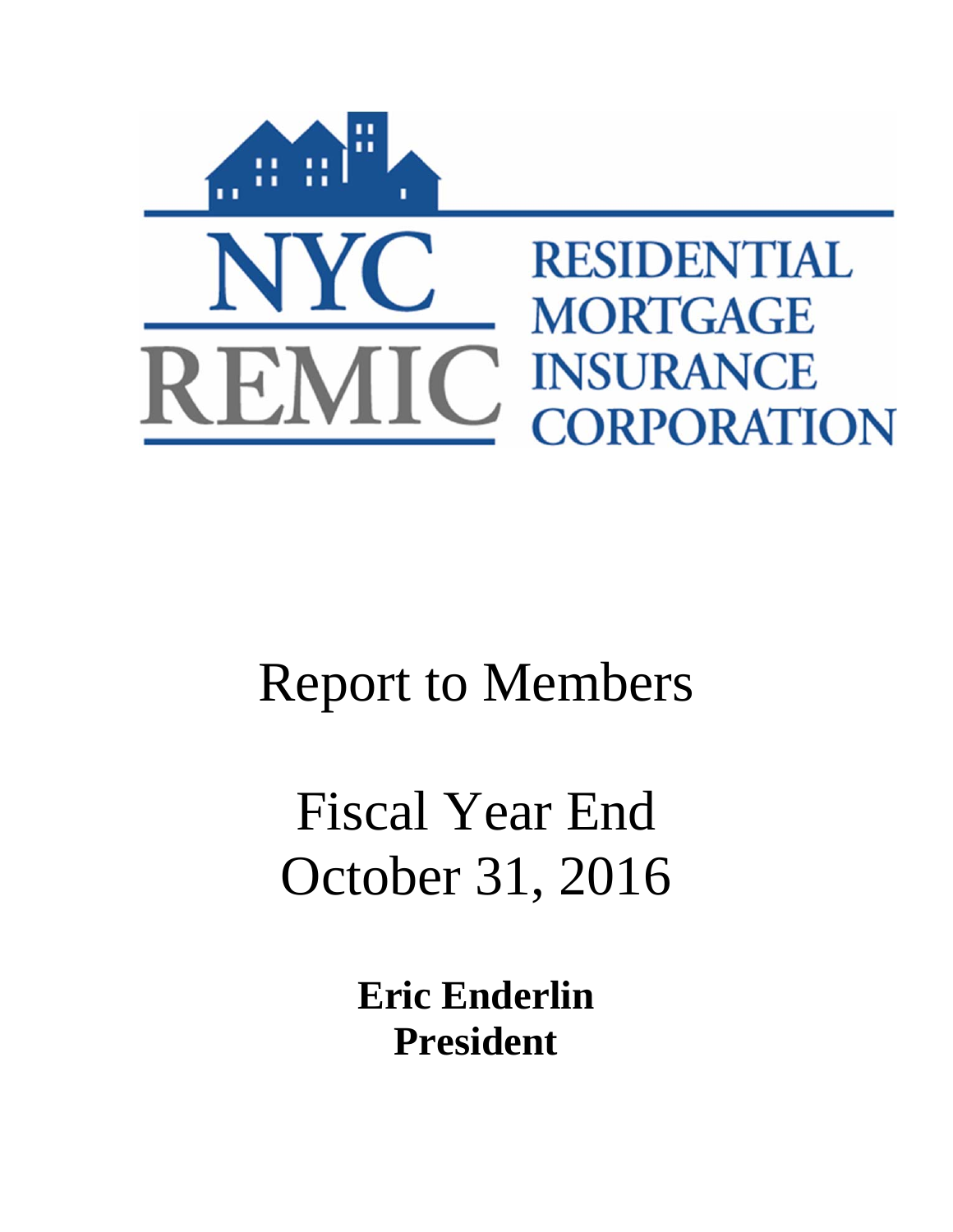

DATE: June 5, 2017

TO: The Chairperson and Members

FROM: Eric Enderlin

SUBJECT: Report on REMIC Fiscal Year 2016 Activities

I am pleased to report that the New York City Residential Mortgage Insurance Corporation ("REMIC") continued its role in helping to establish and maintain the available stock of affordable housing throughout New York City during the fiscal year ended October 31, 2016. Certificates of Insurance were issued for 14 properties with an insured amount of \$24.7 million, representing 2,205 units and \$122.0 million in mortgage amount outstanding. Commitments to Insure were issued for 24 properties with an insured amount of \$40.6 million, representing 9,282 units and \$201.5 million in mortgage amount outstanding.

A detailed summary of the activities and accomplishments of REMIC during the fiscal year ended October 31, 2016 is attached for your review.

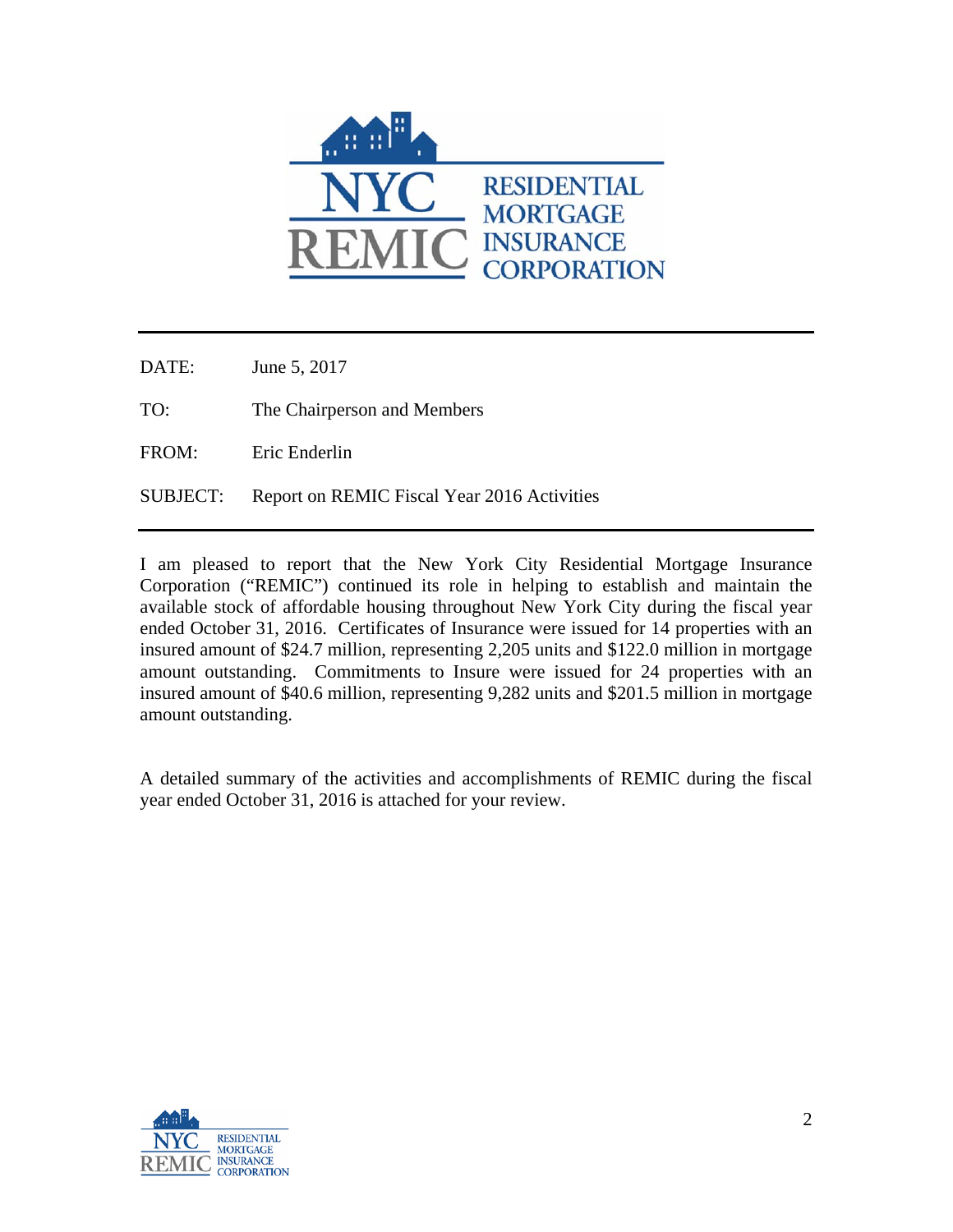# **MISSION & HISTORY**

The New York City Residential Mortgage Insurance Corporation ("REMIC") is a public benefit corporation created to promote the production and rehabilitation of affordable housing in New York City through the issuance of mortgage insurance. REMIC plays an integral role in New York City's efforts to stabilize and revitalize the City's diverse neighborhoods.

Founded as the New York City Rehabilitation Mortgage Insurance Corporation in 1973 by the State Legislature with a \$7.5 million loan from New York City, REMIC was created to promote the development of affordable housing in specifically designated distressed areas of New York City. Using mortgage insurance, REMIC worked to promote the issuance of residential loans, many of which would not have proceeded without credit enhancement.

In 1993, the State Legislature amended the REMIC statute, changing REMIC's parameters to no longer restrict REMIC to designated distressed areas, but instead, to encourage REMIC to insure mortgages throughout New York City. At the same time, REMIC was renamed the New York City Residential Mortgage Insurance Corporation and was reorganized as a subsidiary of the New York City Housing Development Corporation ("HDC"). The original \$7.5 million loan was returned to the City, with HDC funding REMIC reserve requirements as required by REMIC's enabling statute. These legal changes and transfers of funds created a "New REMIC" entity, while certain reserve requirements remained in place for the "Old REMIC" insured projects. During 2015, the last remaining "Old REMIC" loan was paid off. There are no remaining "Old REMIC" loans in the portfolio. In fiscal years 2011, 2013, and 2015, HDC injected \$7.5 million, \$10 million, and \$8 million, respectively, into REMIC to capitalize future capacity.

Since becoming a subsidiary of HDC, REMIC has actively sought to become a more formidable presence in the mortgage insurance business by significantly increasing the volume of its underwriting while maintaining adherence to strict underwriting standards. In its 43 years of existence, the REMIC insured portfolio has performed well, having paid only 12 claims for insured loans totaling \$598,291.

As of fiscal year-end, REMIC had a "AA" rating from Standard & Poor's.

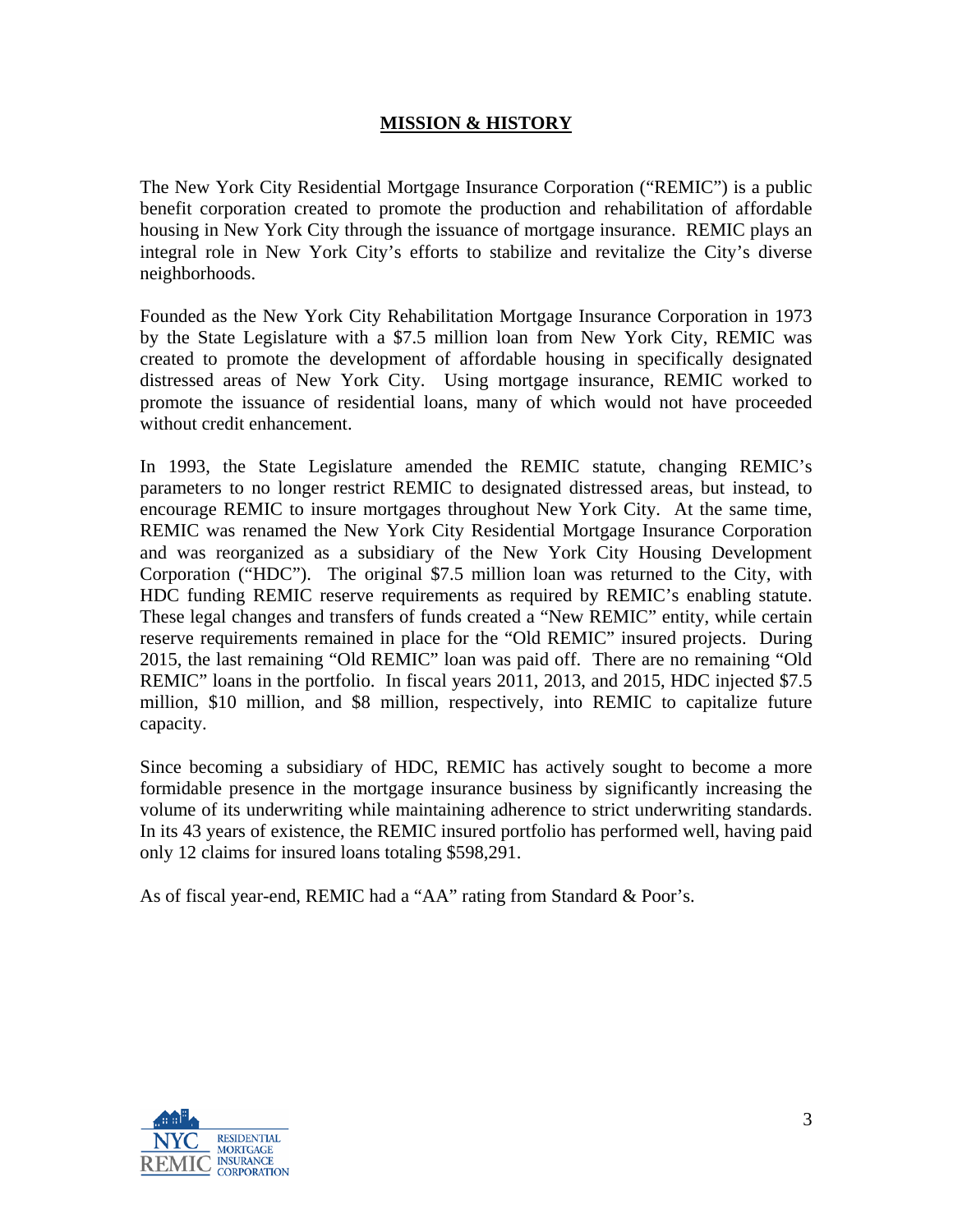### **FISCAL YEAR 2016 SUMMARY**

During fiscal year 2016 (November 1, 2015 through October 31, 2016), REMIC issued Commitments to Insure to 24 properties, with a total of 9,282 units, a total insured amount of \$40.6 million, and a total mortgage amount of \$201.5 million. During fiscal year 2016, REMIC issued Certificates of Insurance to 14 properties, with a total of 2,205 units, a total insured amount of \$24.7 million, and a total mortgage amount of \$122.0 million.

As of October 31, 2016, REMIC had a total amount of insurance outstanding of \$228.1 million, with a total mortgage amount outstanding related to such insurance of \$1.02 billion. In addition, REMIC had total commitments outstanding of \$113.3 million with a total mortgage amount outstanding related to such insurance of \$553.0 million.

Details of the Commitments to Insure and the Certificates of Insurance that REMIC issued during fiscal year 2016 are on the following two pages.

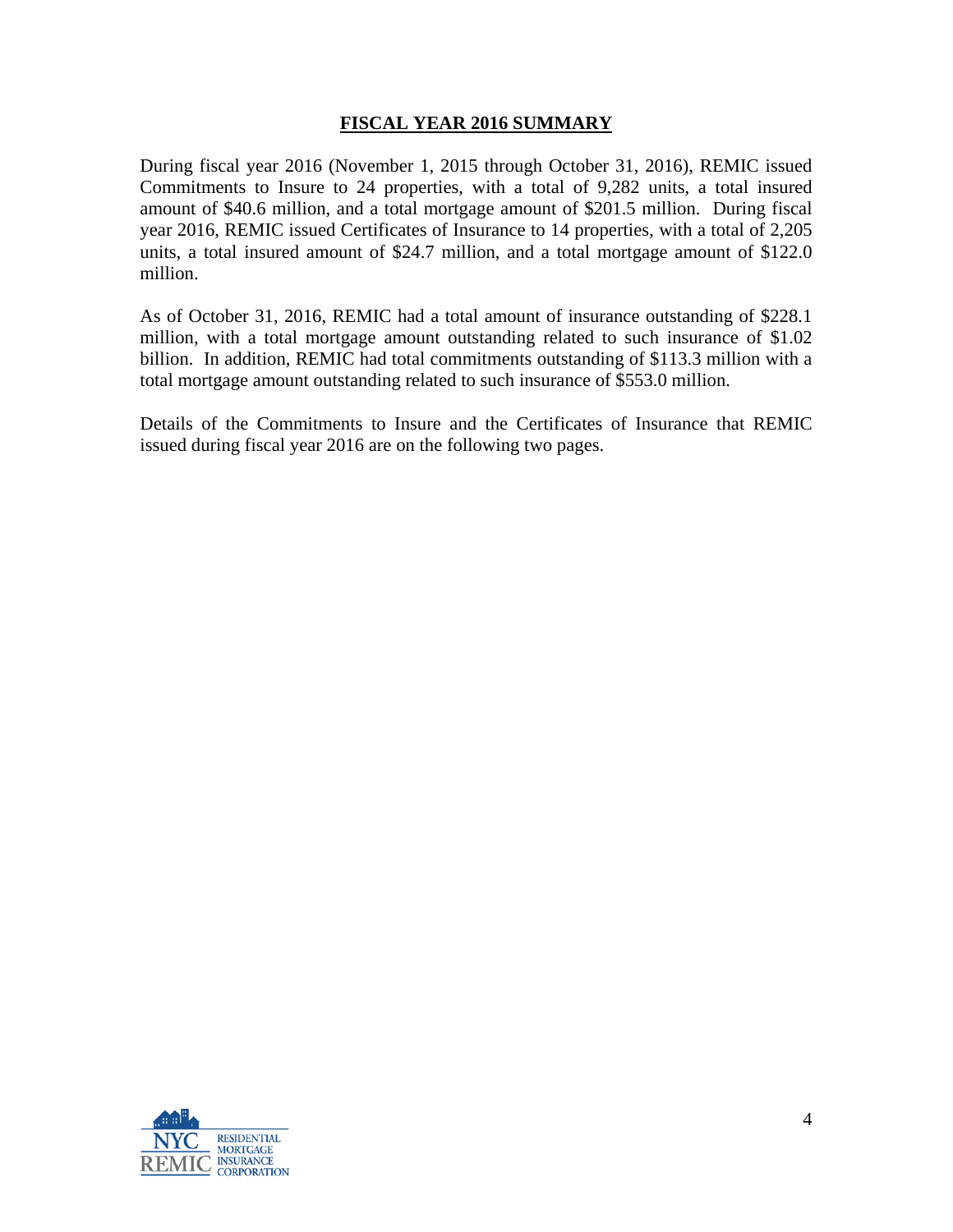# **COMMITMENTS TO INSURE ISSUED DURING FY2016**

| <b>BRONX</b>                             |            |                        |                         |                   |
|------------------------------------------|------------|------------------------|-------------------------|-------------------|
|                                          |            | Original               | <b>Original Insured</b> | <u>#</u>          |
| <b>Property</b>                          | Lender     | <b>Mortgage Amount</b> | Amount                  | <b>Units</b>      |
| 1770 TPT Project                         | HDC        | \$2,400,000            | \$480,000               | 100               |
| 2605 Grand Concourse                     | HDC        | \$9,610,000            | \$1,922,000             | 94                |
| 530 Exterior Street                      | <b>HDC</b> | \$1,000,000            | \$200,000               | 157               |
| 655 Morris Avenue                        | <b>HDC</b> | \$15,210,000           | \$3,042,000             | 176               |
| East 138 <sup>th</sup> Street Apartments | <b>HDC</b> | \$7,390,000            | \$1,478,000             | 96                |
| Norwood Gardens                          | HDC        | \$14,055,000           | \$2,811,000             | 118               |
| St. Peter's Avenue Apartments            | HDC        | \$4,901,707            | \$980,341               | 58                |
| Webster Commons Building D               | HDC        | \$9,490,000            | \$1,898,000             | 123               |
| <b>Total Bronx (8 projects):</b>         |            | <u>\$64,056,707</u>    | \$12,811,341            | $\underline{922}$ |

# **BROOKLYN**

|                                      |            | <b>Original</b>        | <b>Original Insured</b> | #            |
|--------------------------------------|------------|------------------------|-------------------------|--------------|
| <b>Property</b>                      | Lender     | <b>Mortgage Amount</b> | Amount                  | <b>Units</b> |
| 11 Broadway                          | <b>HDC</b> | \$31,700,000           | \$6,340,000             | 160          |
| 439 Montauk Avenue                   | CPC.       | \$362,869              | \$362,869               | 11           |
| Greenpoint Landing F2                | HDC        | \$3,575,000            | \$715,000               | 103          |
| <b>MHANY Portfolio</b>               | HDC        | \$5,000,000            | \$1,000,000             | 254          |
| <b>NYCHA Public Hsg Preservation</b> | <b>HDC</b> | \$28,325,000           | \$5,665,000             | 5,674        |
| <b>PACC</b> Resyndication            | <b>HDC</b> | \$10,000,000           | \$2,000,000             | 496          |
| Prospect Plaza Site 3                | HDC        | \$7,400,000            | \$1,480,000             | 135          |
| <b>Ryerson Towers</b>                | <b>HDC</b> | \$9,375,000            | \$1,875,000             | 329          |
| Van Sinderen Plaza                   | <b>HDC</b> | \$10,160,000           | \$2,032,000             | 130          |
| Williamsburg Bridgeview              | HDC        | \$3,075,000            | \$615,000               | 55           |
| <b>Total Brooklyn (10 projects):</b> |            | \$108,972,869          | \$22,084,869            | 7,347        |

#### **MANHATTAN**

|                             |                                      | Original               | <b>Original Insured</b> | <u>#</u> |
|-----------------------------|--------------------------------------|------------------------|-------------------------|----------|
| <b>Property</b>             | Lender                               | <b>Mortgage Amount</b> | <b>Amount</b>           | Units    |
| Acacia Gardens              | HDC                                  | \$8,140,000            | \$1,628,000             | 179      |
| Genesis Year 15             | HDC                                  | \$4,500,000            | \$900,000               | 358      |
| Randolph Houses North       | HDC                                  | \$5,015,000            | \$1,003,000             | 115      |
| <b>Washington Square SE</b> | HDC.                                 | \$2,180,000            | \$436,000               | 175      |
|                             | <b>Total Manhattan (4 projects):</b> | \$19,835,000           | \$3.967.000             | 827      |

#### **QUEENS**

|                                       |        | Original               | <b>Original Insured</b> | <u>#</u>    |
|---------------------------------------|--------|------------------------|-------------------------|-------------|
| <b>Property</b>                       | Lender | <b>Mortgage Amount</b> | Amount                  | Units       |
| Beach Green North                     | HDC.   | \$6,000,000            | \$1,200,000             | 101         |
| The Pavilion at Locust Manor          | HDC.   | \$2,680,000            | \$536,000               | 85          |
| <b>Total Queens (2 projects):</b>     |        | \$8,680,000            | \$1,736,000             | <u> 186</u> |
| <b>TOTAL COMMITTED (24 PROJECTS):</b> |        | \$201,544,576          | \$40,599,210            | 9,282       |

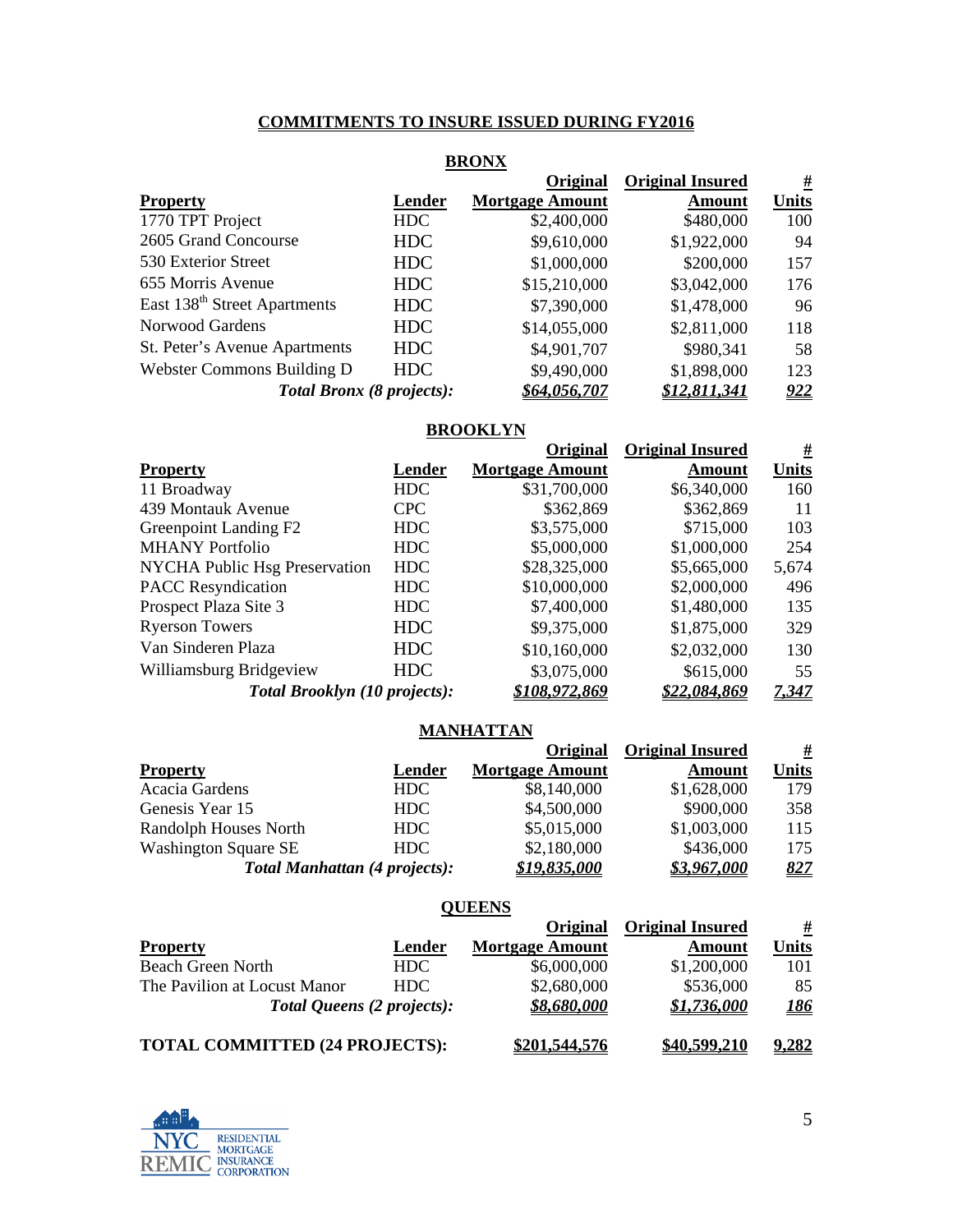# **CERTIFICATES OF INSURANCE ISSUED DURING FY2016**

# **BRONX**

|                                  |            | Original      | Original       |             |
|----------------------------------|------------|---------------|----------------|-------------|
|                                  |            | Mortgage      | <b>Insured</b> |             |
| <b>Property</b>                  | Lender     | <b>Amount</b> | Amount         | # Units     |
| <b>Courtlandt Corners I</b>      | <b>HDC</b> | \$3,320,000   | \$664,000      | 71          |
| <b>Courtlandt Corners II</b>     | HDC        | \$18,020,000  | \$3,604,000    | 224         |
| <b>Creston Avenue</b>            | HDC        | \$5,780,000   | \$1,156,000    | 122         |
| Lebanon West Farms               | HDC        | \$5,125,000   | \$1,025,000    | 141         |
| Mother Arnetta Crawford Apts     | HDC        | \$3,720,000   | \$744,000      | 84          |
| St. Peter's Avenue Apartments    | HDC        | \$4,901,707   | \$980,341      | 58          |
| <b>Total Bronx (6 projects):</b> |            | \$40,866,707  | \$8,173,341    | <u> 700</u> |

#### **BROOKLYN**

|                             |                                     | Original<br>Mortgage | Original<br><b>Insured</b> |            |
|-----------------------------|-------------------------------------|----------------------|----------------------------|------------|
| <b>Property</b>             | Lender                              | <b>Amount</b>        | <b>Amount</b>              | # Units    |
| 11 Broadway                 | HDC                                 | \$31,700,000         | \$6,340,000                | 160        |
| 439 Montauk Avenue          | <b>CPC</b>                          | \$362,869            | \$362,869                  | 11         |
| <b>ENYUYC</b> Resyndication | HDC                                 | \$7,240,000          | \$1,448,000                | 468        |
| Gateway Elton II            | HDC                                 | \$9,610,000          | \$1,922,000                | 175        |
| St. Phillips Coop           | HDC                                 | \$1,830,000          | \$366,000                  | 89         |
|                             | <b>Total Brooklyn (5 projects):</b> | \$50.742.869         | \$10.438.869               | <u>903</u> |

#### **MANHATTAN**

|                                     |                                      | Original     | Original       |         |
|-------------------------------------|--------------------------------------|--------------|----------------|---------|
|                                     |                                      | Mortgage     | <b>Insured</b> |         |
| <b>Property</b>                     | Lender                               | Amount       | <b>Amount</b>  | # Units |
| Ciena Hobbs Court                   | HDC                                  | \$19,175,000 | \$3,835,000    | 340     |
| Harlem RBI                          | HDC.                                 | \$2,540,000  | \$508,000      | 89      |
| Harlem River Point North            | HDC.                                 | \$8,670,000  | \$1,734,000    | 173     |
|                                     | <b>Total Manhattan (3 projects):</b> | \$30,385,000 | \$6,077,000    | 602     |
| <b>TOTAL INSURED (14 PROJECTS):</b> |                                      | 121,994.576  | \$24,689,210   | 2,205   |

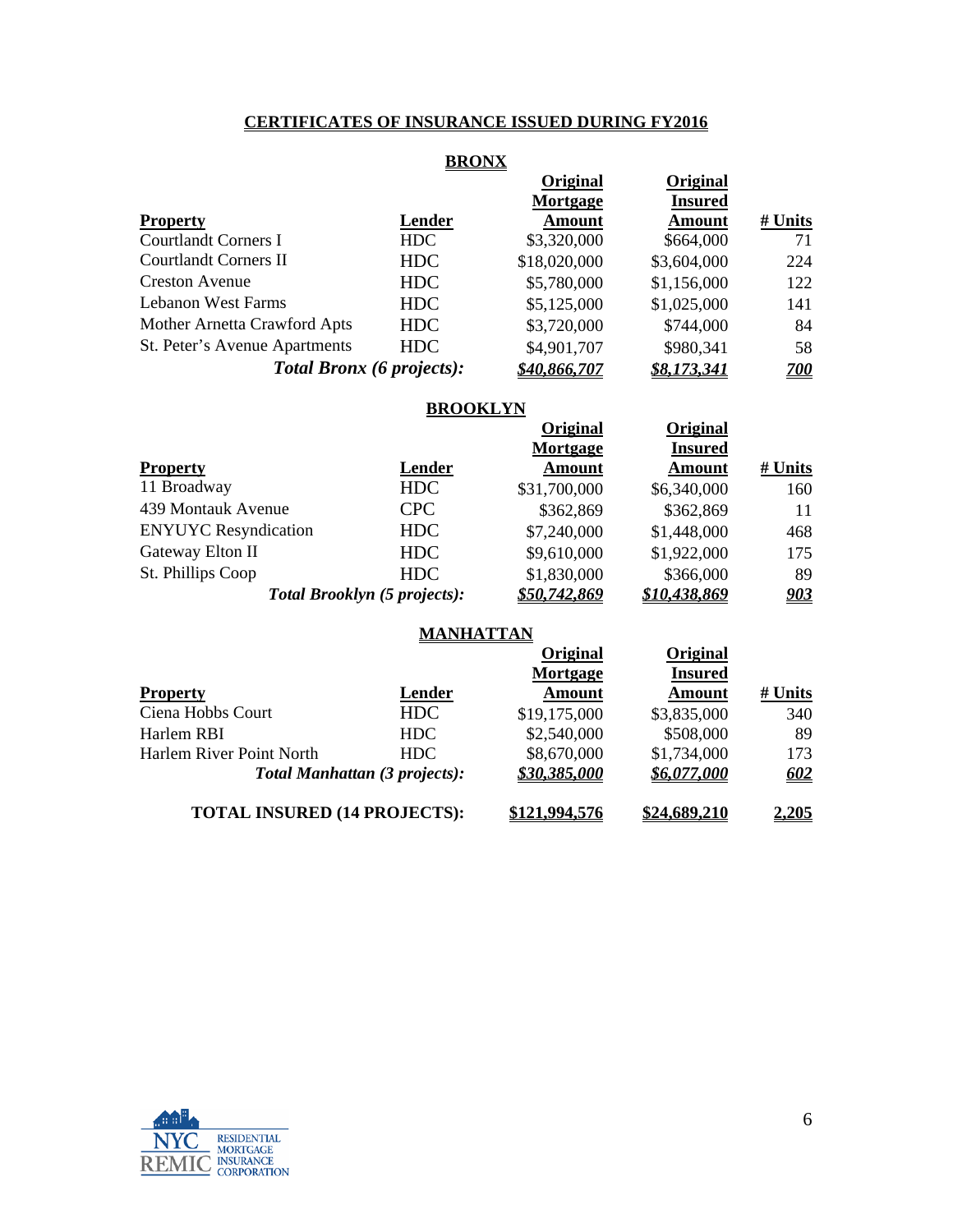# **HIGHLIGHTS OF PROPERTIES INSURED DURING FY2016**



**Gateway Elton II (Brooklyn)**



**Ciena Hobbs Court (Manhattan)**



**Mother Arnetta Crawford Apartments (Bronx)**

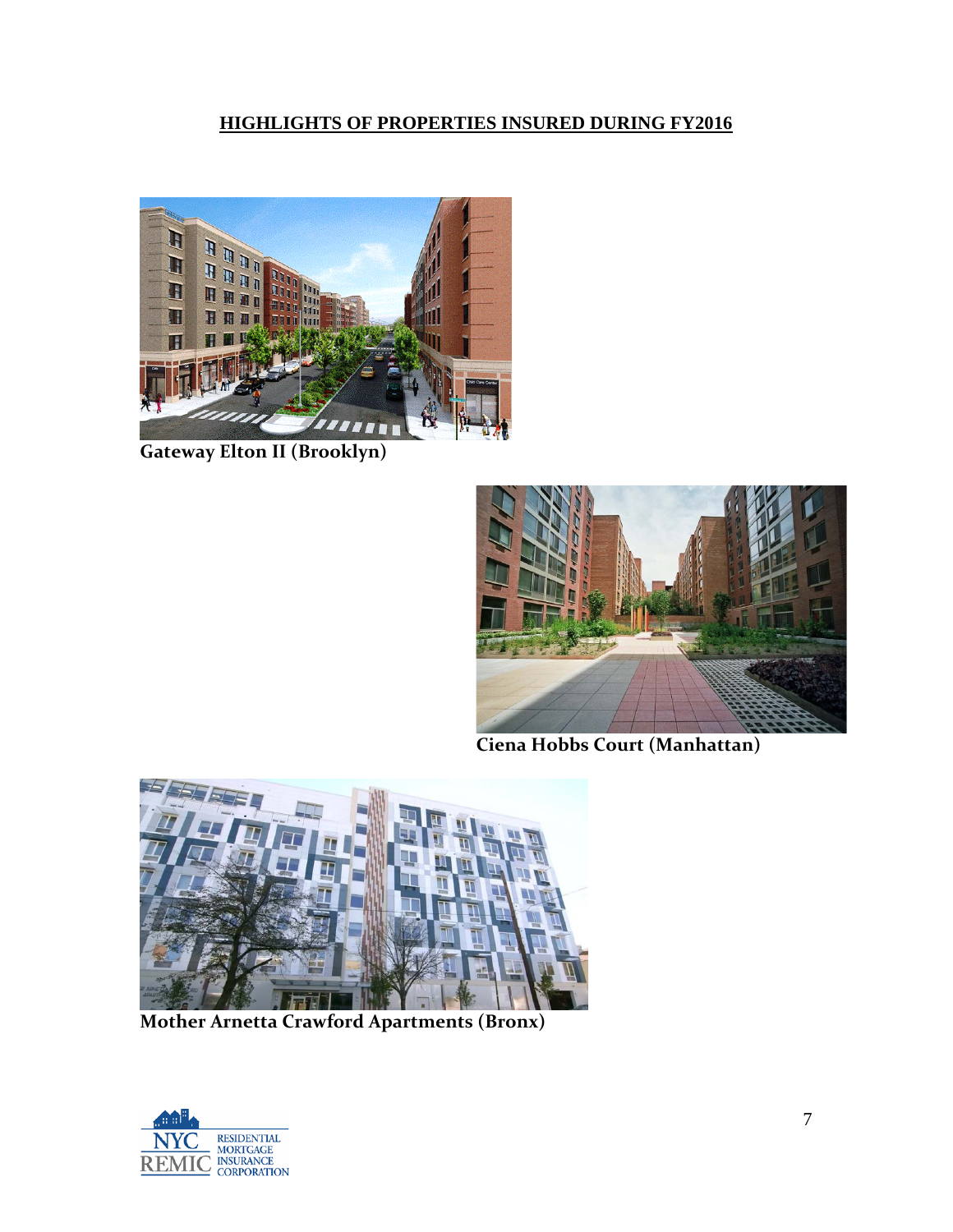# **YEAR-OVER-YEAR COMPARISON FY 2016 VERSUS FY 2015**

# **Commitments to Insure**

|                       | <b>FY 2015</b> | <b>FY 2016</b> |
|-----------------------|----------------|----------------|
| # Projects            | 47             | 24             |
| # Units               | 5.594          | 9,282          |
| <b>Insured Amount</b> | \$69,705,024   | \$40,599,210   |
| Mortgage Amount       | \$328,617,024  | \$201,544,576  |
|                       |                |                |

# **Certificates of Insurance:**

| # Projects            | 38            | 14            |
|-----------------------|---------------|---------------|
| # Units               | 3.809         | 2,205         |
| <b>Insured Amount</b> | \$39,560,115  | \$24,689,210  |
| Mortgage Amount       | \$184,760,115 | \$121,994,576 |

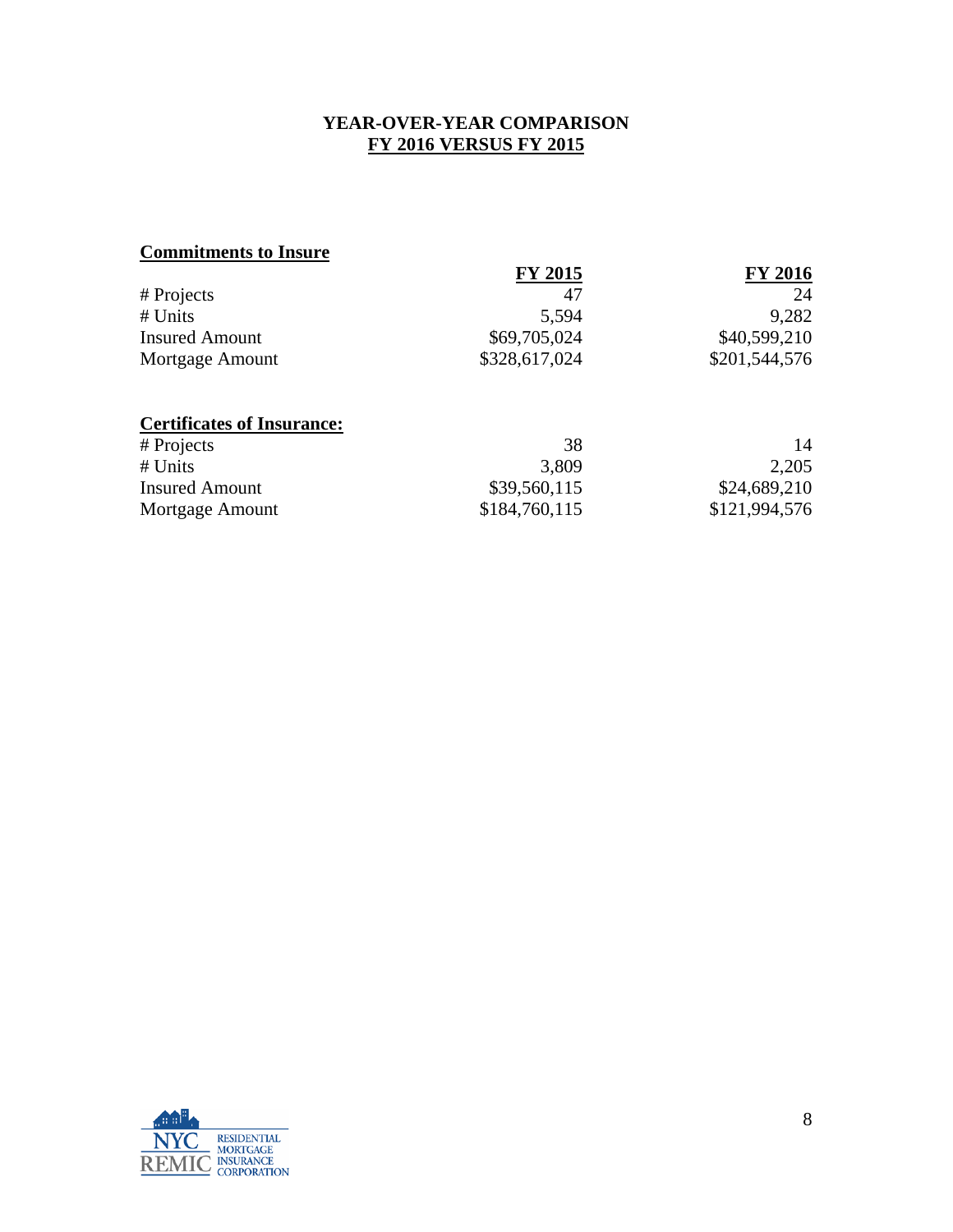# **ANNUAL COMMITMENT ACTIVITY**

| <b>Fiscal Year</b> | # Loans | <b>Insured Amount</b> | <b>Mortgage Amount</b> | # Units |
|--------------------|---------|-----------------------|------------------------|---------|
| 1993 to 2003       | 347     | \$189,515,187         | \$410,581,573          | 10,340  |
| 2004               | 11      | \$8,411,263           | \$12,285,612           | 329     |
| 2005               | 8       | \$10,079,063          | \$33,367,750           | 477     |
| 2006               | 29      | \$20,673,355          | \$73,358,770           | 1,427   |
| 2007               | 11      | \$10,922,260          | \$58,041,298           | 751     |
| 2008               | 21      | \$32,593,062          | \$148,746,311          | 3,134   |
| 2009               | 24      | \$37,360,000          | \$186,800,000          | 2,600   |
| 2010               | 22      | \$24,424,000          | \$122,120,000          | 2,425   |
| 2011               | 22      | \$34,026,000          | \$170,130,000          | 2,608   |
| 2012               | 10      | \$7,229,820           | \$36,149,100           | 762     |
| 2013               | 18      | \$23,127,428          | \$95,391,428           | 1,769   |
| 2014               | 20      | \$26,876,000          | \$127,520,000          | 2,674   |
| 2015               | 47      | \$69,705,024          | \$328,617,024          | 5,594   |
| 2016               | 24      | \$40,599,210          | \$201,544,576          | 9,282   |
| <b>Total</b>       | 614     | \$535,541,672         | \$2,004,653,442        | 44,172  |

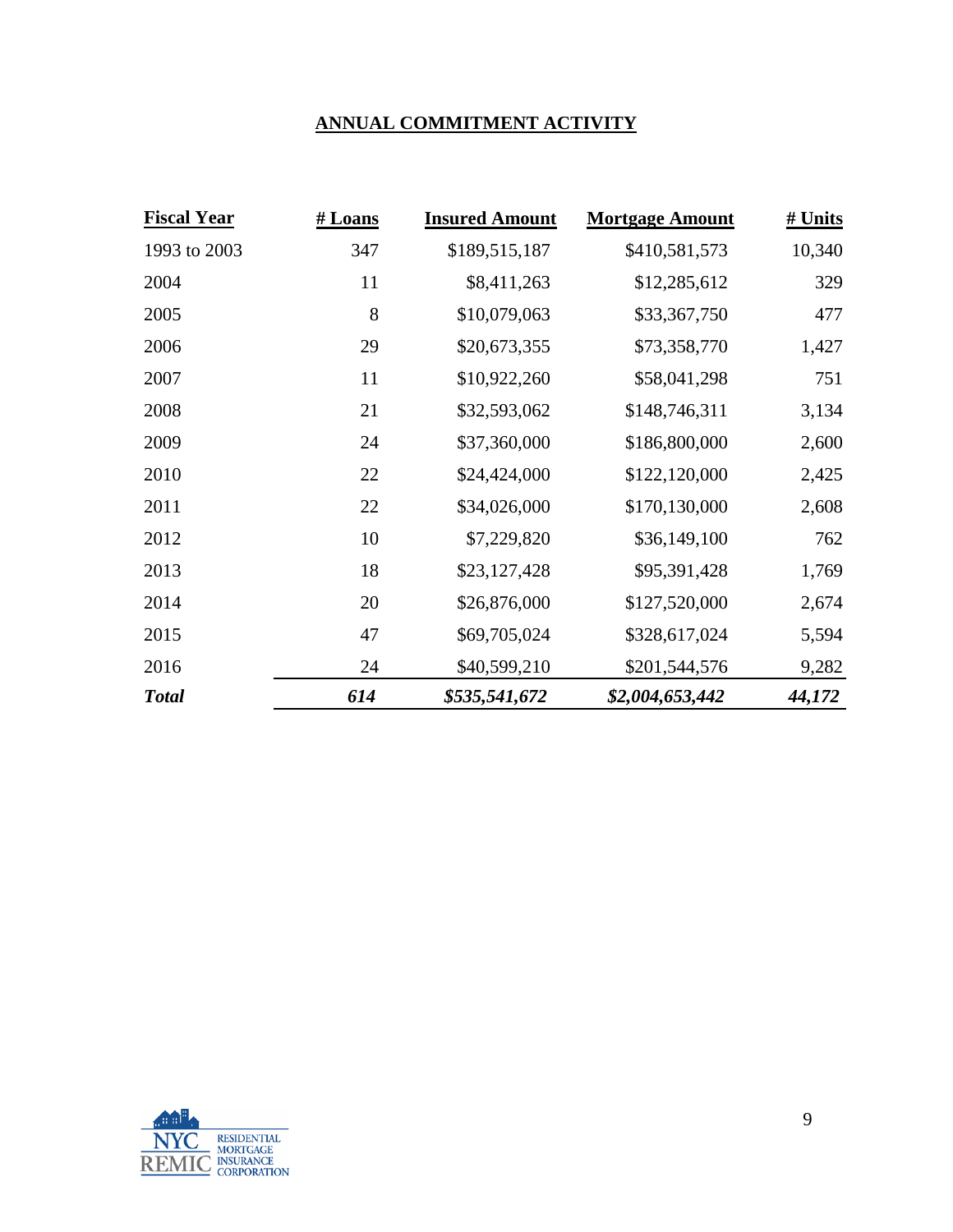**REMIC COMMITMENT HISTORY** *Cumulative Mortgage Amounts Committed Since 1993 (\$Millions)*



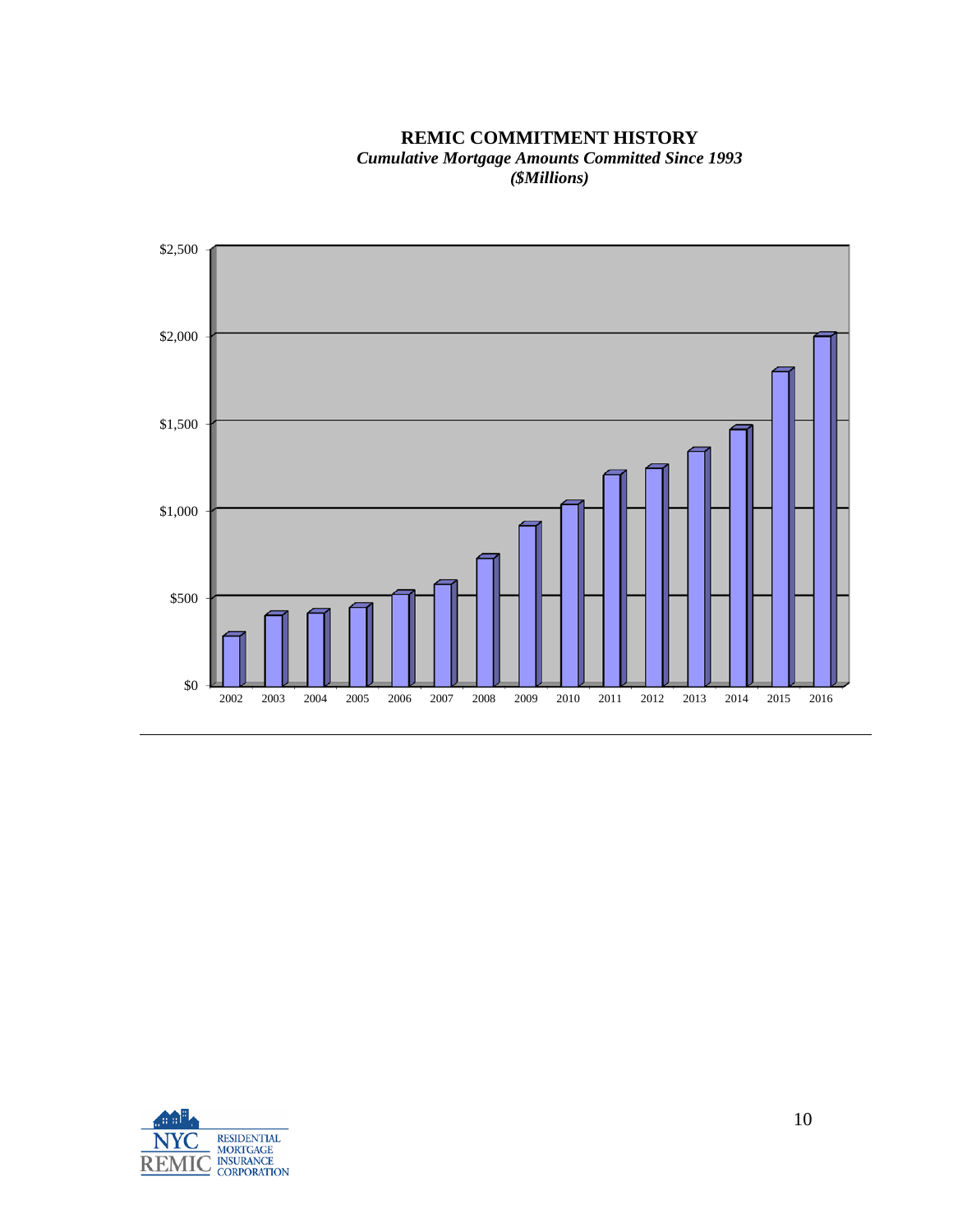#### **REMIC FY 2016 FUND BALANCES**

| <b>Restricted Fund Balance</b> | <b>Unrestricted Fund Balance</b> | <b>TOTAL BALANCE</b> |
|--------------------------------|----------------------------------|----------------------|
| \$68,292,948                   | \$49,278,771                     | \$117,571,719        |

At the close of fiscal year 2016, REMIC had a fund balance of \$117,571,719, a 4% increase from fiscal year-end 2015.



#### **REMIC Annual Fund Balance** *(\$Millions)*

*\*HDC injected capital into REMIC during fiscal years 2011, 2013, and 2015 in the amounts of \$7.5 million, \$10 million, and \$8 million, respectively, to capitalize future capacity.* 

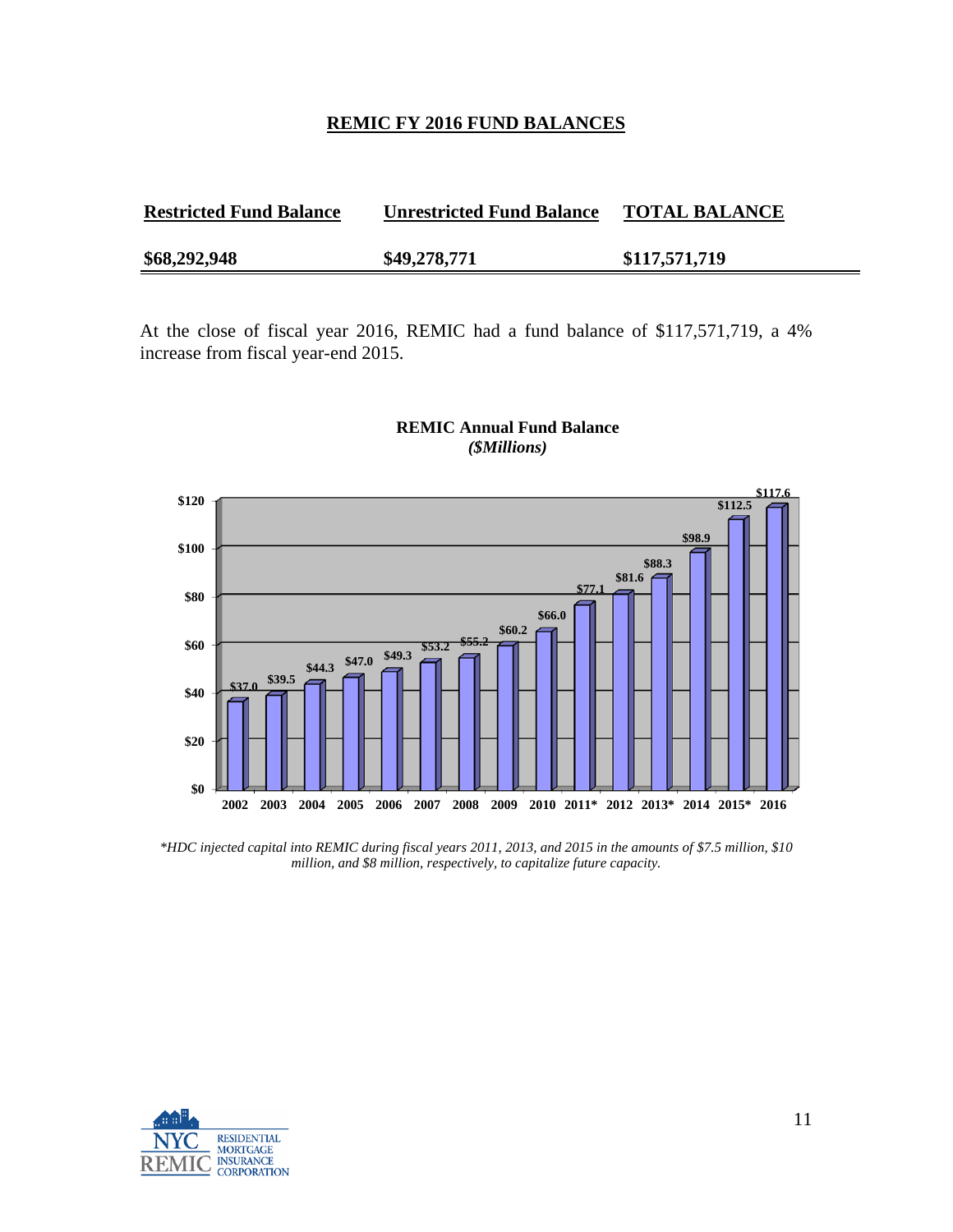# **MAP OF REMIC-INSURED PROPERTIES**



| <b>Borough</b>       | # Loans Insured | \$ Insured Amount |
|----------------------|-----------------|-------------------|
| <b>Bronx</b>         | 99              | 98,303,910        |
| <b>Brooklyn</b>      | 58              | 46,263,966        |
| Manhattan            | 58              | 58,733,431        |
| Queens               | 14              | 22,682,437        |
| <b>Staten Island</b> |                 | 2,137,381         |
| <b>TOTAL</b>         | 231             | 228, 121, 125     |

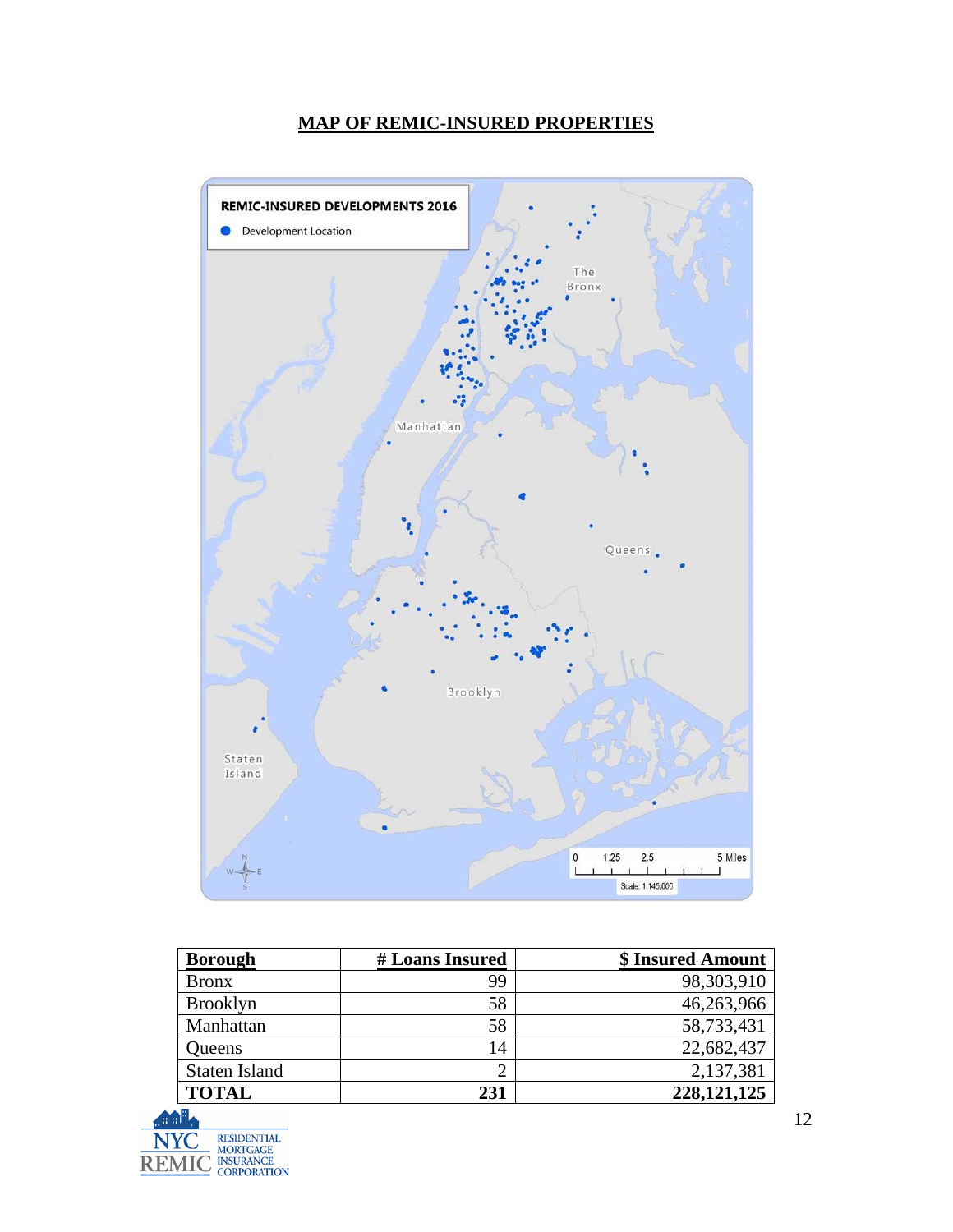## **REMIC INSURANCE CAPACITY**

In accordance with Section 654-d of New York Private Housing Finance Law, REMIC set aside reserves to cover insurance commitments and contracts entered into by REMIC, as well as properties currently in pipeline. REMIC ended fiscal year 2016 with undesignated reserves of approximately \$47.6 million. This undesignated reserve amount results in an available capacity to insure approximately \$238 million in insured amount, or a potential \$1.19 billion in mortgage amount (assuming 20% insurance).

# **CREDIT RATINGS**

As of fiscal year-end, Standard & Poor's maintained a "AA" credit rating for REMIC.

# **CLAIMS PAYMENT HISORY**

During fiscal year 2016, there were no insurance claims paid on REMIC properties. The total amount of claims paid since 1973 remains at \$598,291. The last claim paid was in 2003. All claims paid have been on loans originated by "Old REMIC."

## **REMIC PROPERTIES**

As of October 31, 2016, REMIC had in its portfolio insured mortgages for 231 properties with 20,184 units. The current aggregate balance of these insured mortgages is \$1.02 billion with REMIC insurance in effect of \$228.1 million.

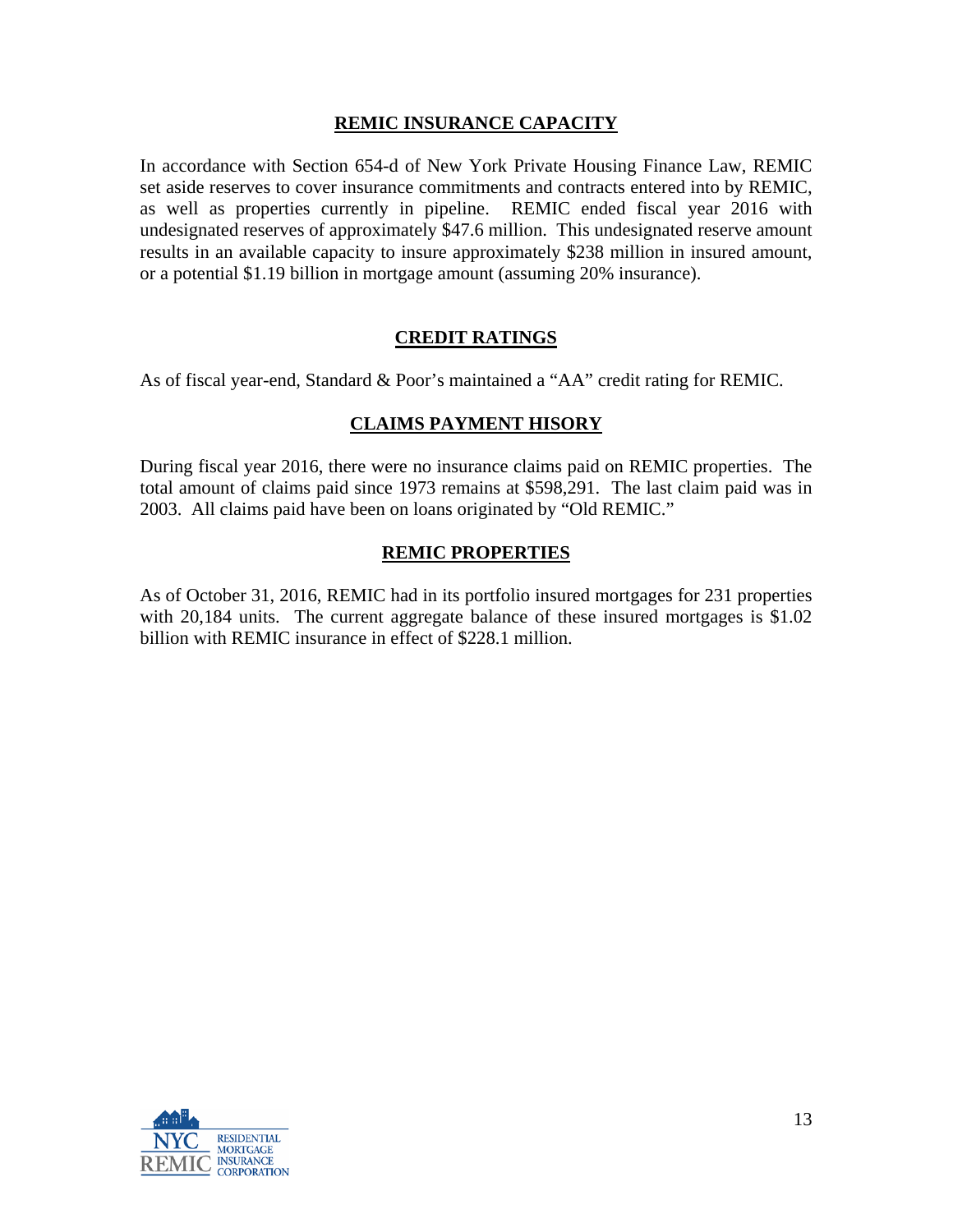# **INVESTMENT SUMMARY**

As of October 31, 2016, REMIC reserves were invested in securities of various U.S. Government Agencies, Repurchase Agreements, and Money Market Funds. Details are provided below:

|                                                   | <b>Interest</b> |                           |
|---------------------------------------------------|-----------------|---------------------------|
| <b>Par Amount Description</b>                     |                 | <b>Rate Maturity Date</b> |
| \$77,182,102 FHLMC                                | 1.270\%         | 10/23/2019                |
| \$476,490 Daiwa Securities - Repurchase Agreement | 0.400%          | 11/1/2016                 |
| \$40,170,354 New York Community Bank Money Market | N/A             | N/A                       |
| $$117,\overline{828,946}$ TOTAL                   |                 |                           |

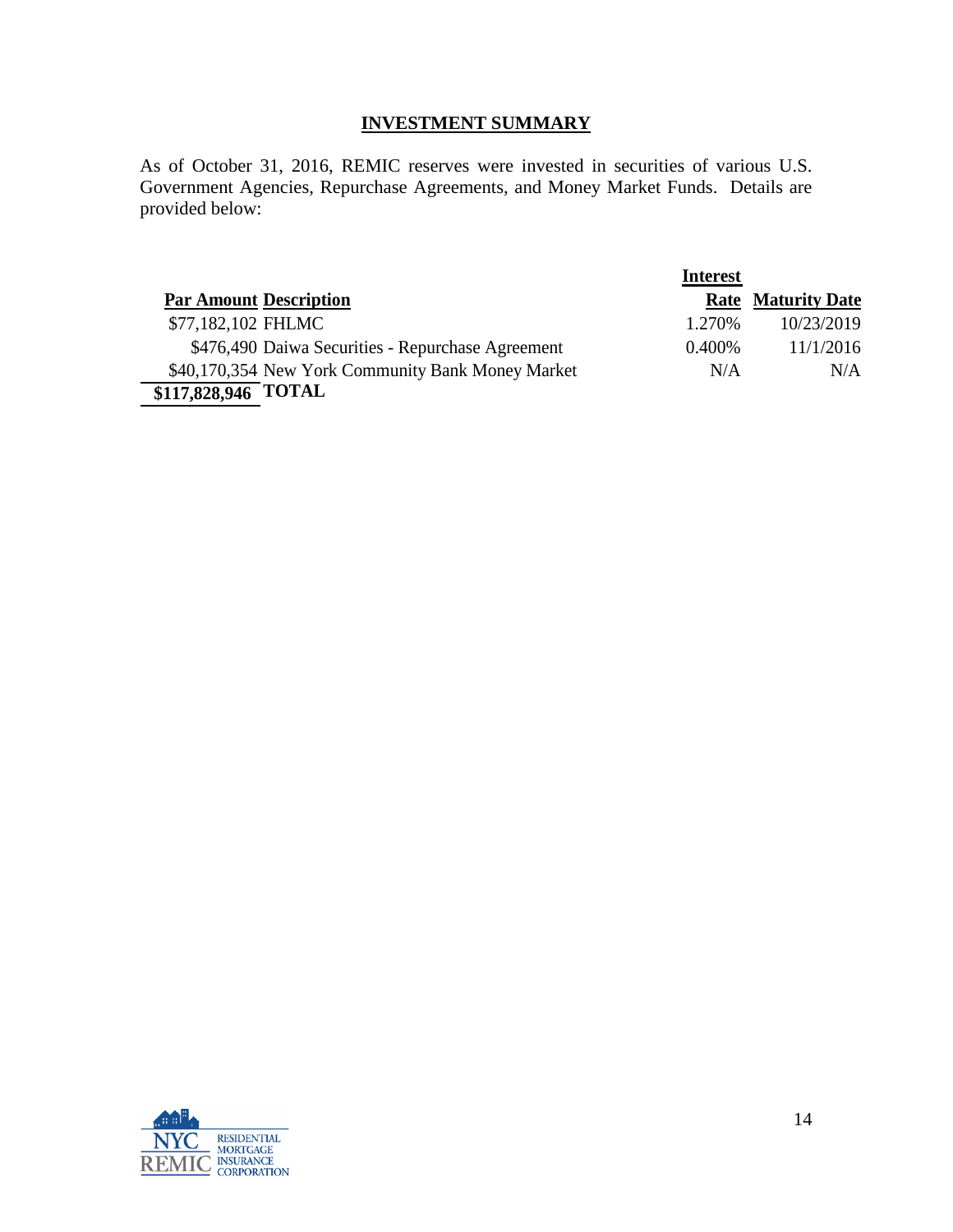# **REVENUES & EXPENSES**

The following is a review of REMIC's revenues and expenses for fiscal year 2016 with an explanation of each budget category:

| (\$ Thousands)                        | <b>FY2015</b> | <b>FY2016</b> |
|---------------------------------------|---------------|---------------|
|                                       |               |               |
| <b>Operating Revenues:</b>            |               |               |
| <b>Insurance Premiums &amp; Fees</b>  | \$3,071       | \$3,800       |
| <b>Investment Income</b>              | \$2,224       | \$1,504       |
| <b>Total Operating Revenues</b>       | \$5,295       | \$5,304       |
|                                       |               |               |
| <b>Operating Expenses:</b>            |               |               |
| Reimbursement of HDC Overhead         | \$491         | \$515         |
| <b>Insurance Claims</b>               | \$0           | \$0           |
| <b>Total Operating Expenses</b>       | \$491         | \$515         |
|                                       |               |               |
| <b>OPERATING SURPLUS</b>              | \$4,804       | \$4,789       |
|                                       |               |               |
| Capital Injection from HDC            | \$8,000       | \$0           |
|                                       |               |               |
| Unrealized Gain/(Loss) on Investments | \$821         | \$234         |
|                                       |               |               |
| <b>CHANGE IN NET POSITION</b>         | \$13,625      | \$5,023       |
|                                       |               |               |